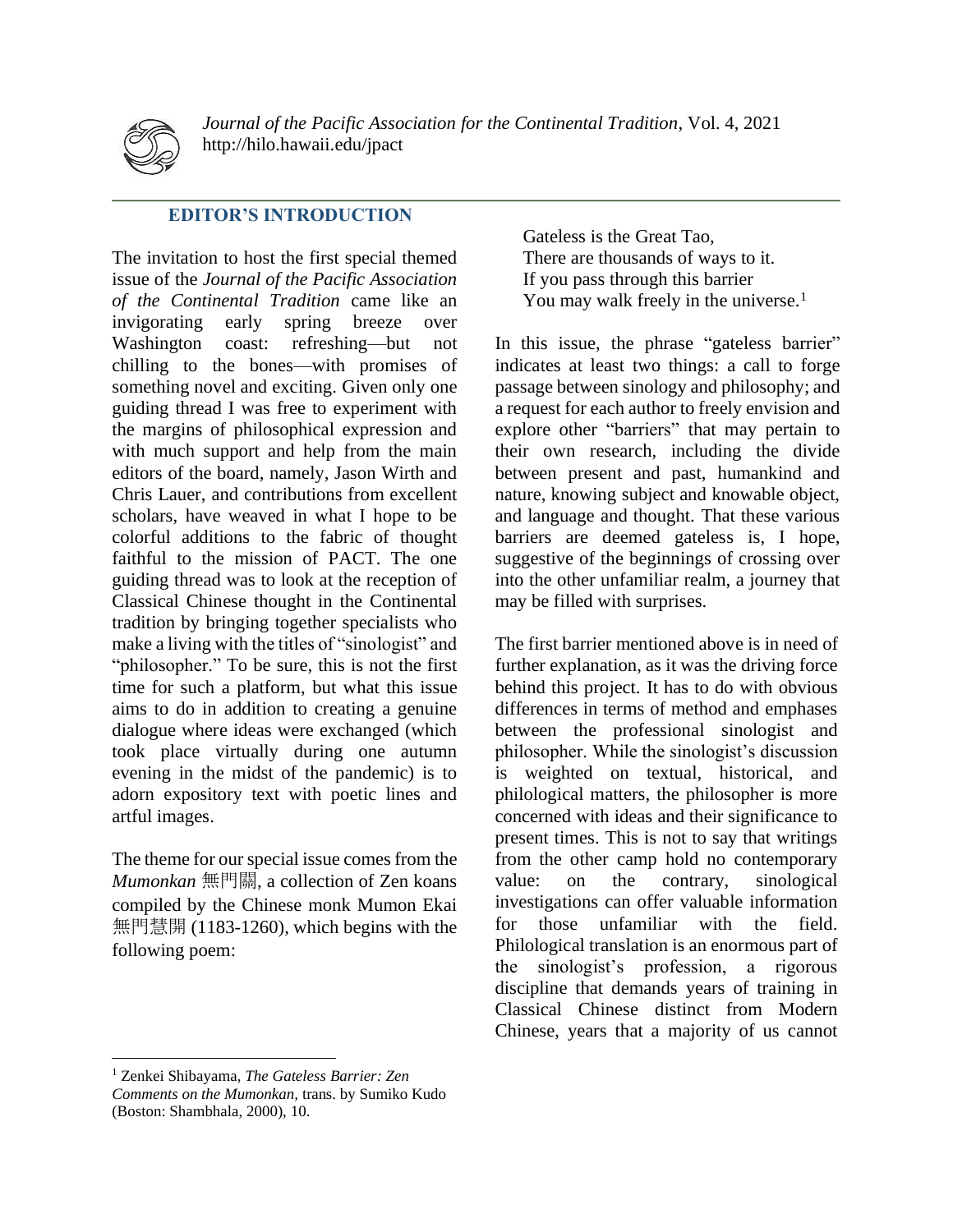afford to double-specialize.<sup>2</sup> When dealing with Classical Chinese texts having a good translation with extensive notes is just as important as having a good dictionary—for when it matters, *it matters*. Linguistic nuances can dramatically alter a particular philosophical position, as is evident in Nicolas Williams' essay. This, of course, extends to other traditions dealing with ancient texts written in classical language, such as those of the Greco-Romans.

On the flip side, a complete understanding of a Classical Chinese text is much more than knowing how to solve philological problems and requires interdisciplinary approaches. The *Huainanzi*, for example, contains sections that demand the sinologist have a decent familiarity with cosmological principles, amongst others. Or take the *Zhuangzi*, a favorite in the Western world, which when rendered into precise English can be awkward at best without literary flair, and which can prove cumbersome to the reader even when the text is rich with philosophical ideas. The point here is not that sinologists should become philosophers, nor philosophers sinologists. Rather, it is that we should look to *collaborative*—not just interdisciplinary opportunities that actually consist of *real dialogue*, both spoken and written. This is part of what "Gateless Barrier" attempts to do. Another motive is to introduce to the "Continentals" other Classical Chinese texts that may be of interest to their own specialties. In other words, to invite them to venture beyond the usual suspects, and to show them that there is much more to Chinese thought than just the *Laozi*, *Zhuangzi*, *Yi jing*, or the *Analects*. There's a whole new world waiting

<sup>2</sup> On the matter of philology in Chinese studies, see Paul Kroll, "Translation or Sinology?" *Journal of the American Oriental Society* 138.3 (2018), 559-66. There is also a recent newsletter published by the APA dealing specifically with translating Classical Chinese philosophical texts. See "Timeliness of Translating

to be discovered, though here we can only scratch a little deeper.

Throughout the essays in this collection the reader will find a series of original illustrations inspired by Mumon's poem quoted above. To see the "whole" picture of the series, the reader must cut through each article and mentally suture the images into a narrative. The articles that follow include selected poems and photographs of the author's own choice, and some also include drawings that are intended to enhance the experience of reading scholarly writings and increase visual aesthetics by balancing word with picture. $3$ 

"Think outside the box!" is the maxim.



Hsiang-Lin Shih starts us off in "Across the Gateless Barriers: Hyperlinked Farming Poetry in the *Shi jing*" with a discussion on a set of verses that function specifically according to the four seasons. Using the modern concept of hyperlinks and hypertextuality, Shih suggests an alternative method of reading this particular collection of farming poems that spread out a canonized anthology of early Chinese songs. She proposes that there is an essentially performative aspect to the poems including dramatical modes of song and dance. With an alternative twist, these poems must moreover

Chinese Philosophy," *APA Newsletter on Asian and Asian-American Philosophers and Philosophies* 19.2 (Spring 2020).

<sup>3</sup> All illustrations are original works by Jennifer J. M. Liu.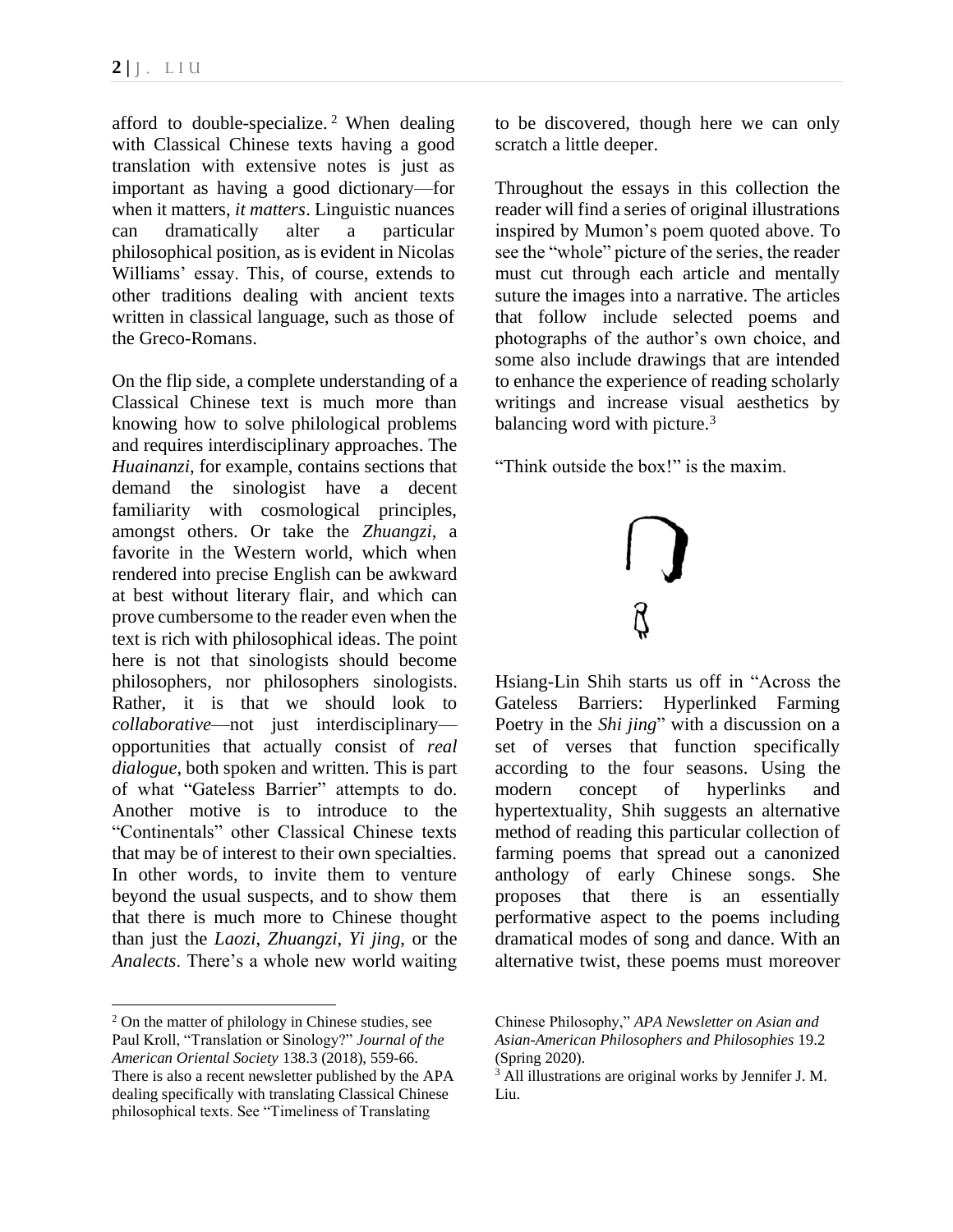be "activated" by reading them in sync with the seasons, or what Shih terms "almanac mimesis." At the same time, there is a crossing of spatio-temporal barriers between readers of present time and ancestors of antiquity.

Our next barrier is one between "enchantment" and "disenchantment." In Leah Kalmanson's piece, "A Visit to the Local God: Reclaiming the Diversity of the Divine," she discusses the intellectual context for the divide between religion and science where a materialist and scientific worldview rejects narratives invoking the supernatural, not only resulting in the loss of so-called wonder but silencing voices in a diversity of religious, spiritual, and intellectual traditions. Drawing on examples from Hawaiian, Chinese, and Jewish sources, Kalmanson discusses possibilities for "reenchantment" that retain the specificity and locality of supernatural phenomena within the purview of philosophical discourse.

The following essay by Meilin Chinn takes a timely turn: what would the Taoist concept of reversal mean in light of modern climate change, and what would this imply for humankind? Chinn explores how we can reconceptualize the relationship of humans with nature through motifs from the *Laozi*, *Zhuangzi*, and a medieval alchemical text called *Laozi's Jade Casket*. Specifically, she looks at how humans as cultivators and apprentices of heaven and earth can take part in the regenerative and healing processes of nature that are driven by a movement of reversal in a return to the primal origin. The mushroom may be "magical," but the practical cultivation of it may offer insight into how humans can move more meticulously in the ways of *ziran* and care of our environment.

Switching gears from tilling the land with song and dance, enchanted worldviews, and magical mushrooms, the next set of articles

takes the idea of barriers into the direction of epistemology and metaphysics.

In "Knowledge of Things in Early Medieval China and Its Implications for Cultural Continuity," Zhinan Chen examines the organization of epistemological paradigms in early medieval China by tracing the evolution of the word *wu* 物 ("object, material, thing"). Through a philological account Chen shows that contrary to a seemingly uniform tradition with a unified system of knowledge, there were in fact multiple layers of construction and reconstruction which differed according to how thinkers conceptualized the barrier between thinking subject and their external world. Based on organizational principles found in the *Han shu*, or the *History of the [Former] Han*, Chen notes how human experiences of worldly phenomena are collected as data and then materialized into a tangible form, as if knowledge has become an entity in and of itself. This reflects a particular intellectual worldview specific to the Han dynasty. By the medieval period, Chen argues that knowledge becomes embodied by the human person, that is, that intellectual power is reflected in the ability to correlate *gewu* 格 物 and *bowu* 博物.

In "Beyond Arbitrariness: Kūkai's Theory of Languages and Scripts," Nicolas Williams looks at the barrier between language and truth by working through Kūkai's various writings. He rejects the claim by Ryuichi Abe and Thomas Hare that Kūkai's notions of language and writing can be cast in a (post-) structuralist light, that signs are arbitrary, and that meaning (or the signified) is always deferred. Through his own translations of key passages, Williams argues that for Kūkai there are in fact some languages that can represent the truth, and that there is a hierarchy of languages that effectively express the dharma. This hierarchy